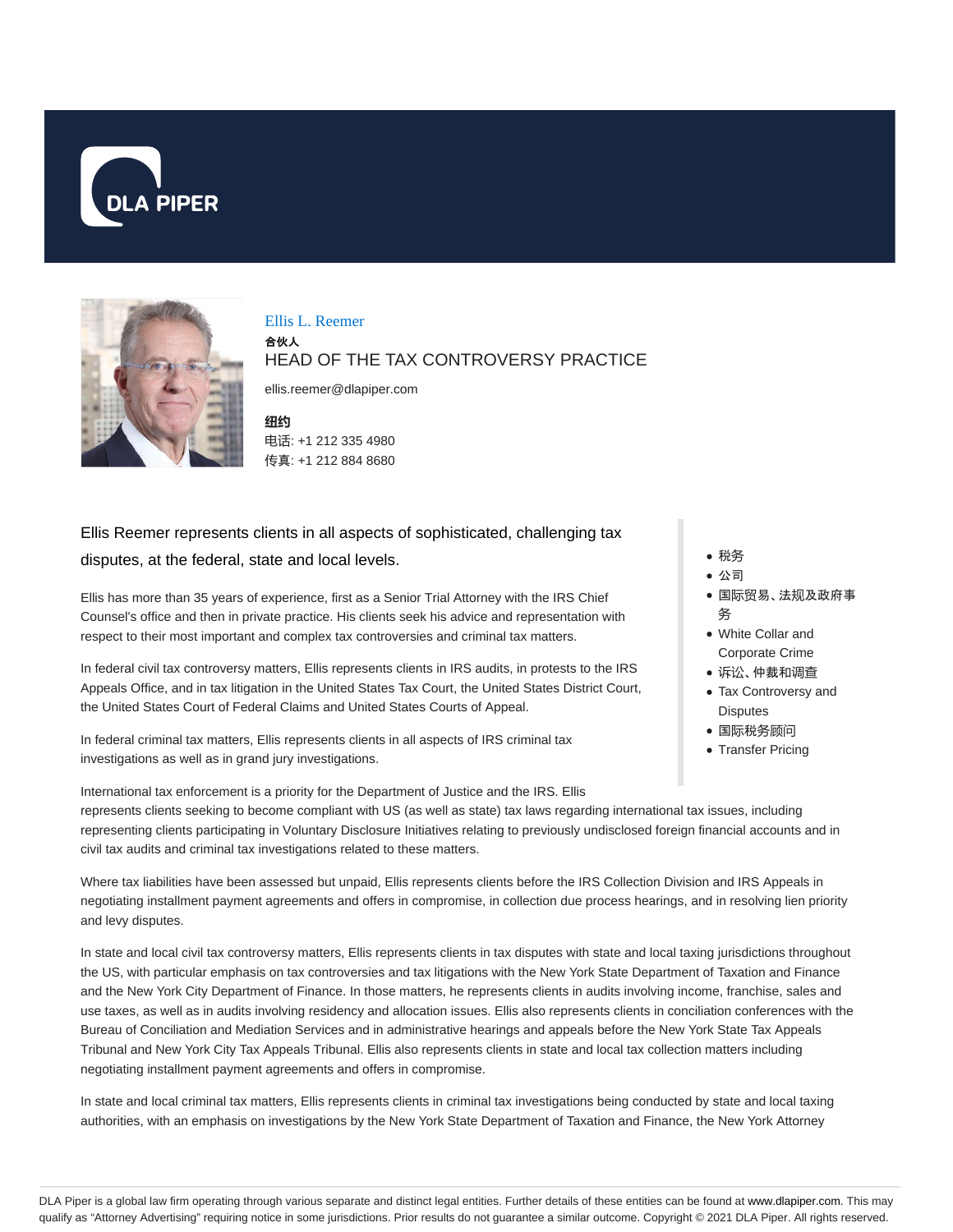General and the New York District Attorney.

Ellis regularly represents accounting firms and their clients and is frequently consulted by other practitioners, among them transactional tax lawyers, bankruptcy lawyers, estate and gift tax attorneys, and matrimonial specialists.

### 主要经验

#### REPRESENTATIVE FEDERAL TAX MATTERS

- Representation of a large national accounting firm in a federal grand jury investigation and promoter penalty audit relating to the development, marketing and reporting of tax shelter transactions; negotiated a US\$50 million Deferred Prosecution Agreement and an IRS Closing Agreement to resolve both and assisted in the creation of a compliance and ethics plan meeting the requirements of the US sentencing guidelines
- Assisted numerous clients (high-net-worth individuals, estates and financial institutions) in becoming compliant with US (and state) tax laws through voluntary disclosure initiatives relating to previously undisclosed foreign financial accounts; also represented clients in civil tax audits and criminal tax investigations relating to undisclosed foreign financial accounts and transactions
- Represented an internationally known auction house in an IRS audit with respect to the tax treatment of guarantee payments made in connection with obtaining art work for auctions
- Represented a multinational corporation in IRS audit and IRS appeal with respect to the tax consequences of a reorganization, liquidation and gain recognition agreement, including the characterization and valuation of intangible assets under IRC Section 936
- Persuaded the IRS Appeals Office to concede that significant payments to a high-profile shareholder of a major law firm were not "excess compensation" which should be treated as dividends
- Representation of accounting firms in connection with proposed preparer penalties, determinations with respect to E-filing status and disclosure obligations under IRC Section 7216
- Favorably resolved promoter penalty audits, transferee liability assessments and criminal tax investigations for a corporate client and its more than 60 subsidiaries which had engaged in, and promoted, "Midco" transactions, whereby gain on the sale of assets was sheltered by the sale of loss assets contributed to a corporation
- Represented individuals and limited liability companies in connection with IRS nominee/alter ego/transferee liability levies and in connection with wrongful levy claims and wrongful levy actions in the United States District Court
- Representation of clients, including lawyer and accountants charged with tax crimes, including failure to file and the filing of false returns
- Representation of clients in plea negotiations in criminal tax investigations, including resolving the civil tax component without imposition of a civil fraud penalty and in achieving sentences substantially below the sentencing guidelines range
- Negotiated a concession of almost 100 percent at IRS Appeals with respect to a proposed constructive dividend of more than US\$100 million by establishing that the amounts at issue were loans to a controlling shareholder
- Represented clients in worker classification matters, including worker classification audits, SS-8 determinations and in voluntary disclosures pursuant to IRS Announcement 2011-64
- Converted a proposed substantial assessment into a substantial refund, based on the US-UK income tax treaty

#### REPRESENTATIVE STATE AND LOCAL MATTERS

- Represented a public water utility in reversing a determination by the New York State Department of Taxation and Finance that the purchase of electricity by the utility for use in powering pumps that create water pressure was subject to sales and/or use tax, by establishing that water pressure was utilized in the "production" of a public water supply, as opposed to in its "distribution"
- Represented an industry group in a New York State determination that computer-based job placement services constitute an "information service" subject to sales and use tax; represented individual taxpayers in negotiating closing agreements resolving this issue
- Represented clients in connection with sales and use tax disputes, including whether a service and/or product constituted "pre-written computer software" or an "information service" subject to sales and use tax
- Represented a nationally known hotel chain in sales, use and occupancy tax audits
- Represented a client in a New York State Audit and Administrative Hearing before the New York State Tax Appeals Tribunal in which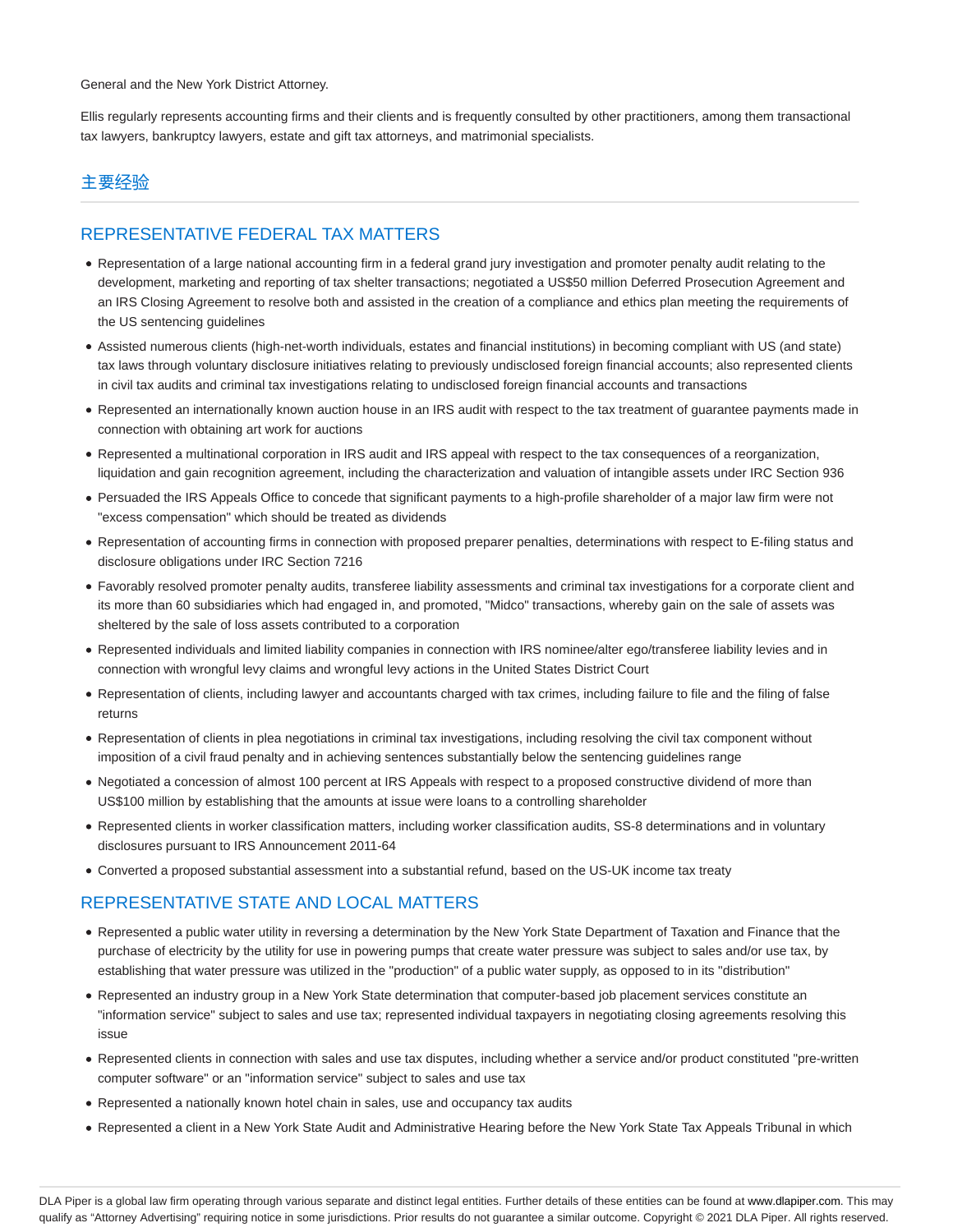the issue was whether installment payments received in connection with an IRC Section 453(B)(h) installment sale were New York source income to a non-resident of New York. After our client prevailed before the New York State Tax Appeals Tribunal, the New York State legislature retroactively amended the tax law to provide that such installment payments, as well as payments received in connection with IRC Section 338(h)(10) elections, are New York source income for non-residents; we also represent clients challenging the constitutionality of this retroactive amendment

- Represented a CEO of a Fortune 500 company in a New York State residency audit involving an issue of first impression regarding the allocation of income to New York; obtained "no change" determinations in multiple New York State, New York City and California residency audits for high-profile, high-net-worth individuals
- Represented clients, including accountants and lawyers in connection with the failure to file and/or pay New York State income tax, including filing voluntary disclosures and in criminal tax investigations
- Achieved favorable settlement and withdrawal of a US\$125 million jeopardy assessment for a prominent individual viewed by taxing authorities to be a tax evader

### 资质证明

#### 准许

• 纽约

## 业界嘉许

- Chambers USA
	- Band 2, Nationwide Tax: Controversy (2016-2018, 2021-2022)
	- o Band 3, Nationwide Tax: Controversy (2015, 2019-2020)
	- Recognized Practitioner, New York Tax (2018-2019)
	- Band 3, Nationwide Tax: Controversy & Fraud (2013-2014)
	- o Band 4, Nationwide Tax: Controversy & Fraud (2012)
- The Legal 500 United States
	- Recommended, US Taxes: Contentious (2016-2022)
	- o Recommended, Tax Controversy (2014-2015)
	- Recommended, Domestic Tax: East Coast (2014)

### 教育背景

- LL.M., Taxation, New York University
- J.D., St. John's University cum laude
- B.A., Hunter College

#### 法院

- Supreme Court of the United States
- United States Court of Appeals for the Federal Circuit
- United States Court of Appeals for the Second Circuit
- United States Court of Federal Claims
- United States District Court for the Eastern District of New York
- United States District Court for the Southern District of New York
- United States Tax Court